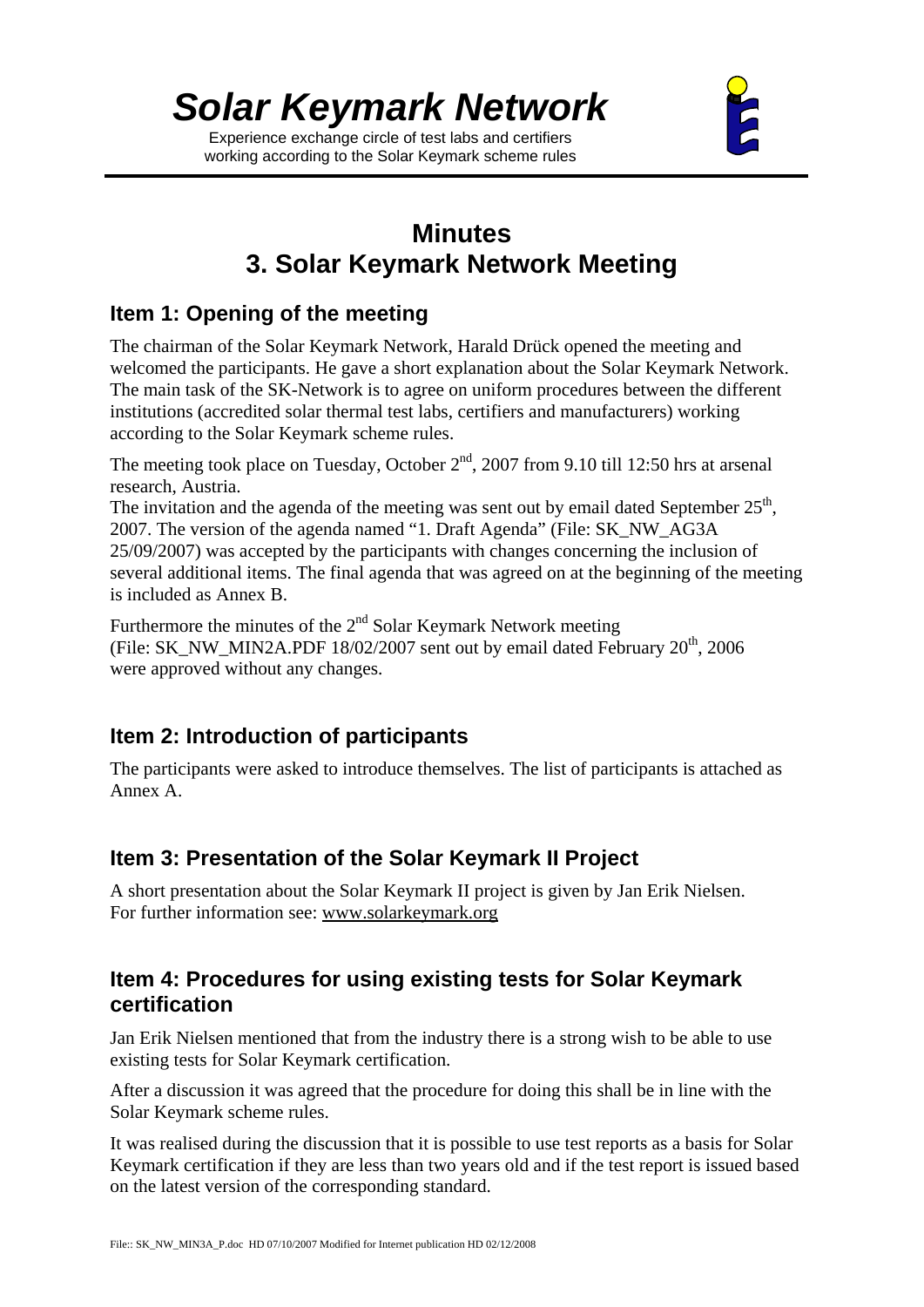Furthermore the other Solar Keymark relevant criteria such as the factory production control and the picking of the sample have to be fulfilled.

# **Item 5: Procedures for changing the certification body**

Jan Erik Nielsen explained that in some cases it can be convenient for a manufacturer to change the certification body and ask for certification by using already existing test reports. Reasons for this wish from the manufacturer can e. g. be if

- a certification body in his own country is empowered

- another certification body is cheaper / gives better service

With regard to this the following decision was made:

#### **Decision – related to "Procedures for changing the certification body "**

The experts present agreed on the following:

- It shall be possible for a licensee to obtain a new license from another certification body without re-testing and re-inspection
- Old license shall be withdrawn when new one is issued
- Change of license should be done within 3 months after the request
- The test report(s) and the inspection report(s) have to be provided to the "new" certifier
- The test institute that issued the test reports has to be accepted by the "new" certifier

*This decision was taken unanimously.*

#### **Item 6: Draft Solar Keymark scheme rules for solar hot water stores**

Jan Erik Nielsen mentioned that EN 12977-3 "Thermal solar systems and components – Custom built systems – Part 3: Performance testing for solar water heater stores" is expected to be approved during the first half of 2008. In principle it will then be possible to Keymark solar hot water tanks.

Draft scheme rules are available at: http://www.estif.org/solarkeymark/skii-scheme-rules.php

Furthermore Jan Erik Nielsen mentioned that "Flexible" tank testing/certification (few tests - > certification of whole range of "same" tanks in different sizes) is possible due to procedures given in prEN 12977-3 Annex E "Determination of store parameters by means of "upscaling" and "down-scaling"

### **Item 7: Flexible Solar Keymark certification**

Related to this Jan Erik Nielsen presented the following approach:

The idea is to include flexible methods for sub-type certification in the existing scheme rules for Solar Keymark.

Two methods are proposed to be included:

**Extrapolation/interpolation method**: Sub-type certification based on EN12976 testing of a small number of systems and interpolation of performance results to the whole range of systems – the development of this procedure is on the way

**Calculation method:** Sub-type certification based on EN12976 testing of 1 (or 2) typical system(s) and calculation of the whole range of systems according to CEN/TS 12977-2 using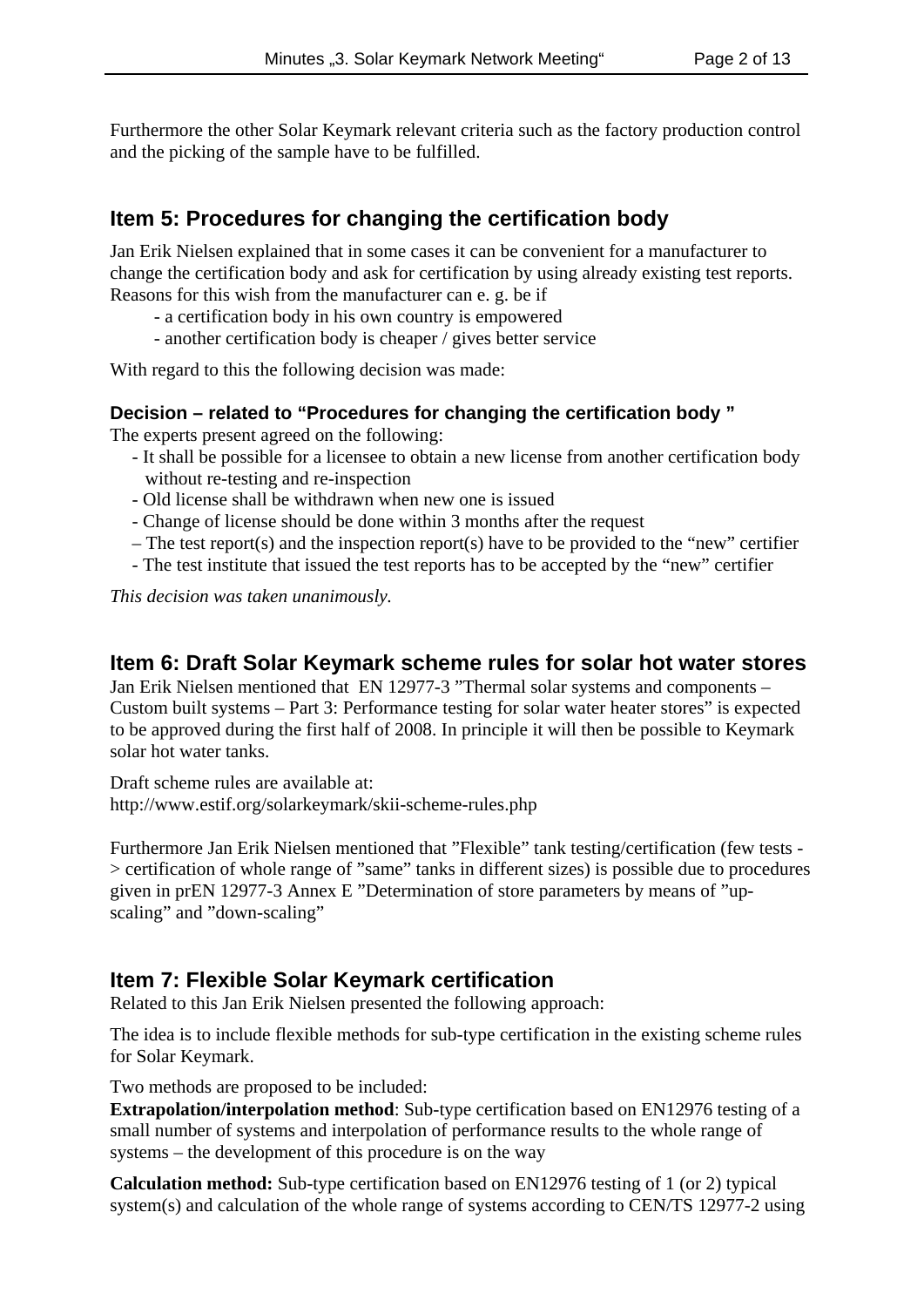data for Keymarked collectors and stores (and data for controllers tested according to CEN/TS12977-5)

#### **Decision – related to " Flexible Solar Keymark certification "**

The experts present decided that in principle both approaches ("extrapolation/interpolation method" and "calculation method" – see above) should be included in a revised version of the Solar Keymark scheme rules.

*This decision was taken unanimously.*

## **Item 8: Test reference years**

With regard to the performance prediction according to EN 12976 it is essential that all labs use the same weather data. In order to ensure this a common procedure was agreed on during the 1<sup>st</sup> Solar Keymark Network Meeting in June 2006.

#### **Weather data:**

It was agreed that with regard to the weather data for specific countries the persons listed below will act as a contact point. On request these persons shall supply weather data that are not protected with any copyright.

| Sweden:      | Johan Björkman (SP)                                          |
|--------------|--------------------------------------------------------------|
| Germany:     | Henner Kerskes (ITW)                                         |
| Denmark:     | Jan Erik Nielsen (SolarKey)                                  |
| Spain:       | Pilar Navarro Rivero (ITC)                                   |
| Austria:     | Josef Buchinger (arsenal)                                    |
| Greece:      | Emmanouil Mathioulakis, Giorgos Panaras (Demokritos)         |
| Italy:       | Giacobbe Braccio (ENEA)                                      |
| Poland:      | Marian Gryciuk (ECBREC)                                      |
| Portugal:    | Maria Carvalho (INETI)                                       |
| France:      | Dominique Caccavelli (CSTB)                                  |
| Switzerland: | Andreas Bohren (SPF) offered additionally at this meeting to |
|              | investigate                                                  |
|              | if SPF could also contribute                                 |

Note: In comparison to the last merting the weather data for Poland were now deleted from the list above since it looks like Marian Gryciuk is not longer working at ECBREC (his email address is not valid any more)

Furthermore it was agreed that the persons should send the check-sum figures (procedure for calculation of check-sum figures see minutes of 1st meeting in June 2006 ) for *their* weather data to Harald Drück until the end of August 2006.

Up to now (October 2007) only the check-sum figures for the following weather data have been sent to Harald Drück.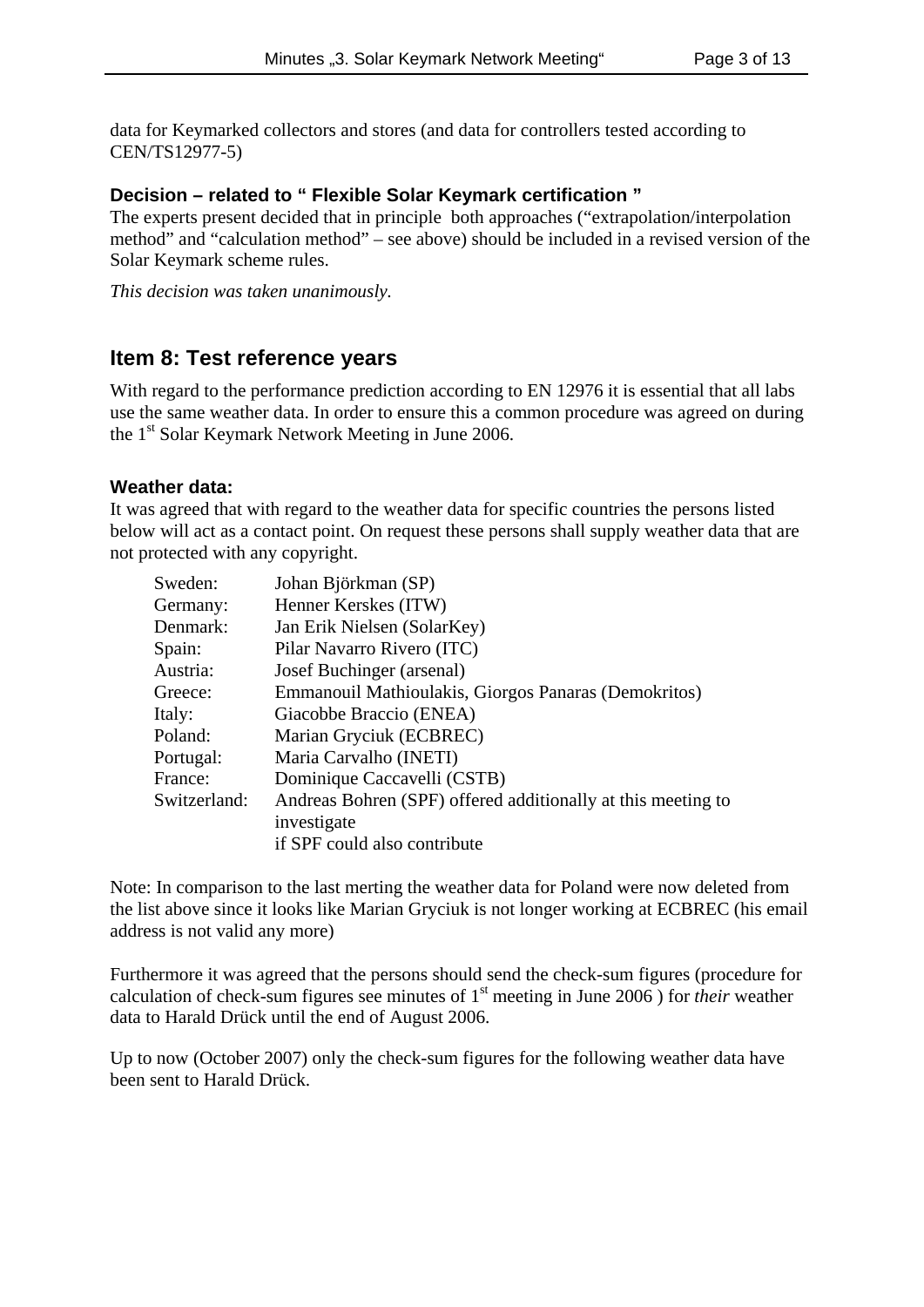| <b>Austria</b><br><b>Location Vienna</b>                           | maximum<br>value | minimum<br>value | sum over<br>the year |
|--------------------------------------------------------------------|------------------|------------------|----------------------|
| direct radiation (on $45^{\circ}$ tilt angle) [W/m <sup>2</sup> ]  | 448              |                  | 662919               |
| diffuse radiation (on $45^{\circ}$ tilt angle) [W/m <sup>2</sup> ] | 730              |                  | 444514               |
| ambient temperature [°C]                                           | 31.5             | $-9.7$           | 94327.2              |
| wind speed (optional) [m/s]                                        | 13.4             | 0,0              | 27141.6              |
| Contact: Josef Buchinger (email: Josef.Buchinger@arsenal.ac.at)    |                  |                  |                      |

| <b>Austria</b><br><b>Location Graz</b>                             | maximum<br>value | minimum<br>value | sum over<br>the year |
|--------------------------------------------------------------------|------------------|------------------|----------------------|
| direct radiation (on $45^{\circ}$ tilt angle) [W/m <sup>2</sup> ]  | 463              |                  | 659403               |
| diffuse radiation (on $45^{\circ}$ tilt angle) [W/m <sup>2</sup> ] | 806              |                  | 483336               |
| ambient temperature [°C]                                           | 29.0             | $-14.8$          | 71201.3              |
| wind speed (optional) [m/s]                                        | 14.9             | 0,0              | 13159.5              |
| Contact: Josef Buchinger (email: Josef.Buchinger@arsenal.ac.at)    |                  |                  |                      |

| Greece<br><b>Location Athens</b>                                  | maximum<br>value | minimum<br>value | sum over<br>the year |
|-------------------------------------------------------------------|------------------|------------------|----------------------|
| direct radiation (on $45^{\circ}$ tilt angle) [W/m <sup>2</sup> ] | 805              |                  | 896210               |
| diffuse radiation on $45^{\circ}$ tilt angle) [W/m <sup>2</sup> ] | 456              |                  | 822104               |
| ambient temperature [°C]                                          | 36.9             | 1.7              | 161979               |
| wind speed (optional) [m/s]                                       | 19.7             | 0.0              | 40218                |
| Contact: Giorgos Panaras (email: petpan@mail.ntua.gr)             |                  |                  |                      |

| Portugal<br><b>Location Porto</b>                                 | maximum<br>value | minimum<br>value | sum over<br>the year |
|-------------------------------------------------------------------|------------------|------------------|----------------------|
| direct radiation (on $45^{\circ}$ tilt angle) [W/m <sup>2</sup> ] | 943.6            |                  | 1010849.6            |
| diffuse radiation on $45^{\circ}$ tilt angle) [W/m <sup>2</sup> ] | 423.9            |                  | 586284.6             |
| ambient temperature [°C]                                          | 32.9             | $-0.3$           | 119676.7             |
| wind speed (optional) [m/s]                                       |                  |                  |                      |
| Contact: Maria Carvalho (email: mjoao.carvalho@ineti.pt)          |                  |                  |                      |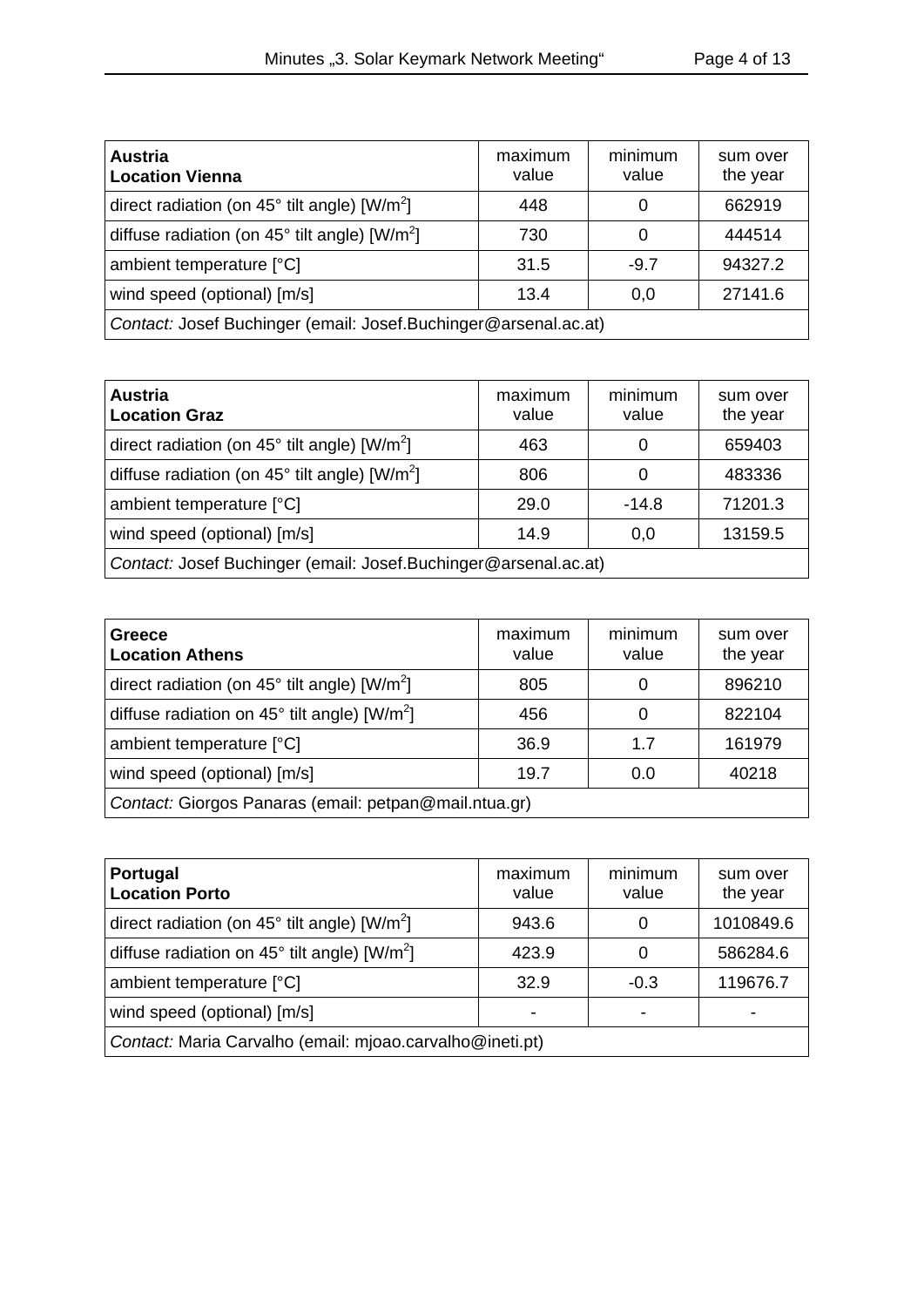| Portugal<br><b>Location Lisboa</b>                                 | maximum<br>value | minimum<br>value | sum over<br>the year |
|--------------------------------------------------------------------|------------------|------------------|----------------------|
| direct radiation (on $45^{\circ}$ tilt angle) [W/m <sup>2</sup> ]  | 946.8            |                  | 1130822.2            |
| diffuse radiation on 45 $^{\circ}$ tilt angle) [W/m <sup>2</sup> ] | 421.5            |                  | 582399.5             |
| ambient temperature [°C]                                           | 35.4             | 1.7              | 144875.8             |
| wind speed (optional) [m/s]                                        |                  |                  |                      |
| Contact: Maria Carvalho (email: mjoao.carvalho@ineti.pt)           |                  |                  |                      |

| Portugal<br><b>Location Faro</b>                                   | maximum<br>value | minimum<br>value | sum over<br>the year |
|--------------------------------------------------------------------|------------------|------------------|----------------------|
| direct radiation (on $45^{\circ}$ tilt angle) [W/m <sup>2</sup> ]  | 961.5            |                  | 1394718.7            |
| diffuse radiation on 45 $^{\circ}$ tilt angle) [W/m <sup>2</sup> ] | 393.0            |                  | 510632.9             |
| ambient temperature [°C]                                           | 36.2             | 3.4              | 153112.3             |
| wind speed (optional) [m/s]                                        |                  |                  |                      |
| Contact: Maria Carvalho (email: mjoao.carvalho@ineti.pt)           |                  |                  |                      |

| Germany<br><b>Location Würzburg</b>                               | maximum<br>value | minimum<br>value | sum over<br>the year |
|-------------------------------------------------------------------|------------------|------------------|----------------------|
| direct radiation (on $45^{\circ}$ tilt angle) [W/m <sup>2</sup> ] | 763              |                  | 667215.1             |
| diffuse radiation on $45^{\circ}$ tilt angle) [W/m <sup>2</sup> ] | 383              |                  | 562373,1             |
| ambient temperature [°C]                                          | 32.6             | $-16.9$          | 78744.7              |
| wind speed (optional) [m/s]                                       | 23               | 0,0              | 26824.7              |
| Contact: Henner Kerskes (email: kerskes@itw.uni-stuttgart.de)     |                  |                  |                      |

Harald Drück pointed out the importance of this activity and reminded the participants to send him the check-sum figures for their weather data. **New deadline: November 30th, 2007.**

# **Item 9: Revision of standard series CEN/TS 12977 and Solar Keymark**

Harald Drück mentioned that the revised standard series CEN/TS 12977 will consist of the following parts:

CEN/TS 12977-1:

Thermal solar systems and components - Custom built systems - Part 1: General requirements for solar water heaters and combisystems

CEN/TS 12977-2:

Thermal solar systems and components - Custom built systems – Part 2 Test methods for solar water heaters and combisystems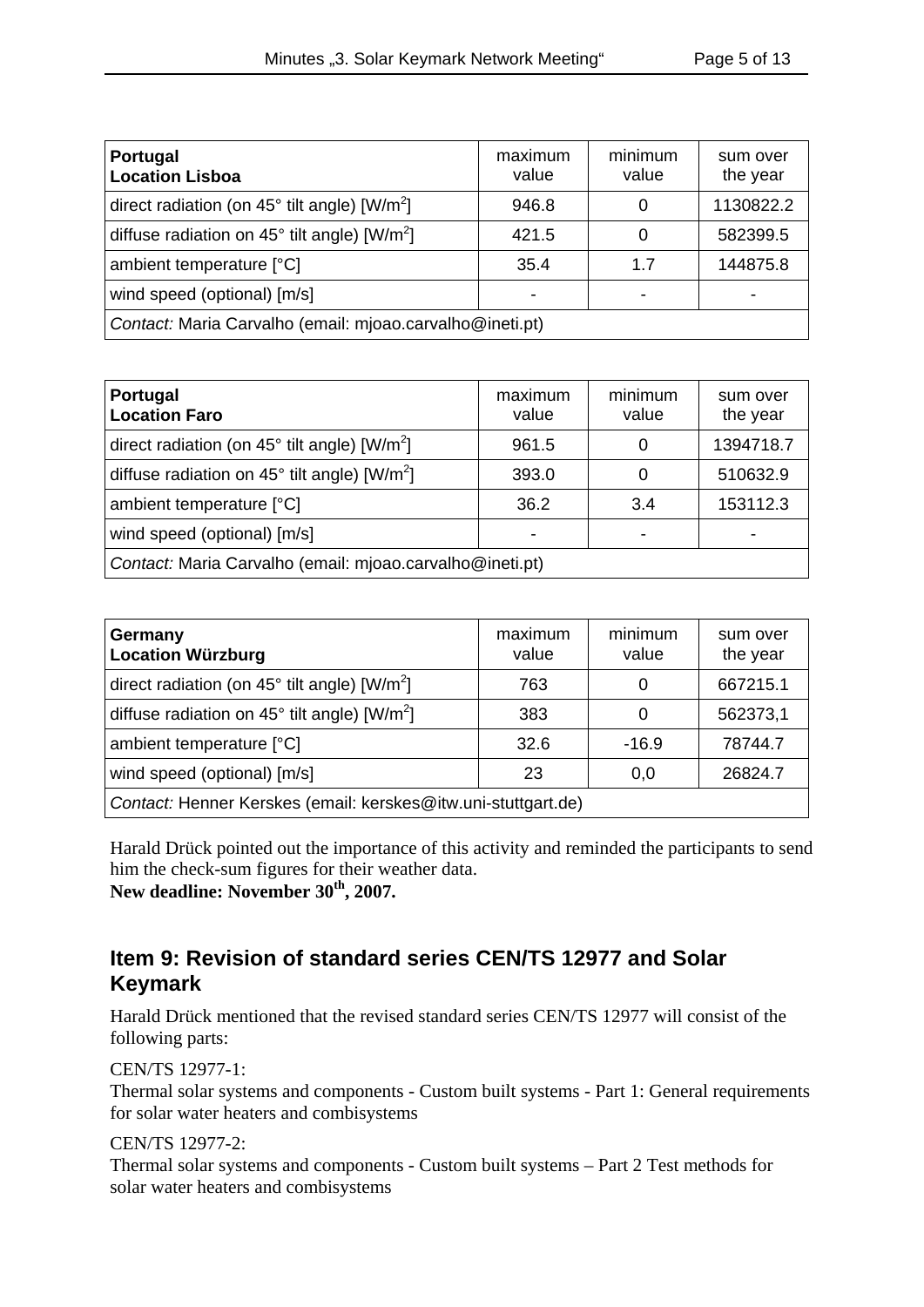EN 12977-3:

Thermal solar systems and components - Custom built systems - Part 3: Performance test methods for solar water heater stores

CEN/TS 12977-4: Thermal solar systems and components - Custom built systems - Part 4: Performance test methods for solar combistores

CEN/TS 12977-5: Thermal solar systems and components - Custom built systems - Part 5: Performance test methods for control equipment

It is expected that during the next meeting of TC 312 on October 15th. and  $16<sup>th</sup>$  the procedure for the formal vote will be launched. Furthermore it is expected that, in case of a positive result, the standards will be implemented at earliest by the middle of 2008.

Jan Erik Nielsen tried to convince the CCB (CEN certification board) during a meeting held on February 13<sup>th</sup>, 2007 to allow Solar Keymark certification directly based on the CEN/TS standards mentioned above. CCB carried out a vote related to this which lead unfortunately to a negative result.

In order to allow for Solar Keymark certification based on the 12977 series Jan Erik Nielsen proposed to ask CEN TC 312 at the next meeting for upgrading the standard series12977 to real EN standards. This upgrade should be the next step after the CEN/TS standards were issued.

The expert present agreed unanimously to this proposal.

# **Item 10: Solar Keymark Certificates – harmonisation of information content**

Sören Scholz from DIN CERTCO did send out by email dated March 27<sup>th</sup>, 2007 the currently used version of the Solar Keymark data sheets for collectors and factory made systems. Based on this he received comments from ITC, INETI and EKTSub (Experience Exchange Circle of the German speaking solar test labs).

Based on this input he will prepare a modified version of the datasheets and send this out for comments in order to agree on a final version of the datasheets at latest by the end of this year.

It was agreed that the data sheets shall be available from the certification body and will be published on the Solar Keymark Website. This requirement will be included in the revised version of the Solar Keymark scheme rules.

With regard to already existing data sheets it was decided that this data sheets need not to be revised or updated as long as the product is not changed.

#### **Timing:**

Sending out modified version by Sören Scholz: October 31<sup>st</sup> 2007 Deadline for comments: November 15<sup>th</sup>, 2007 Final version from Sören Scholz to the Solar Keymark Network and to Jan Erik Nielsen: December 1st, 2007.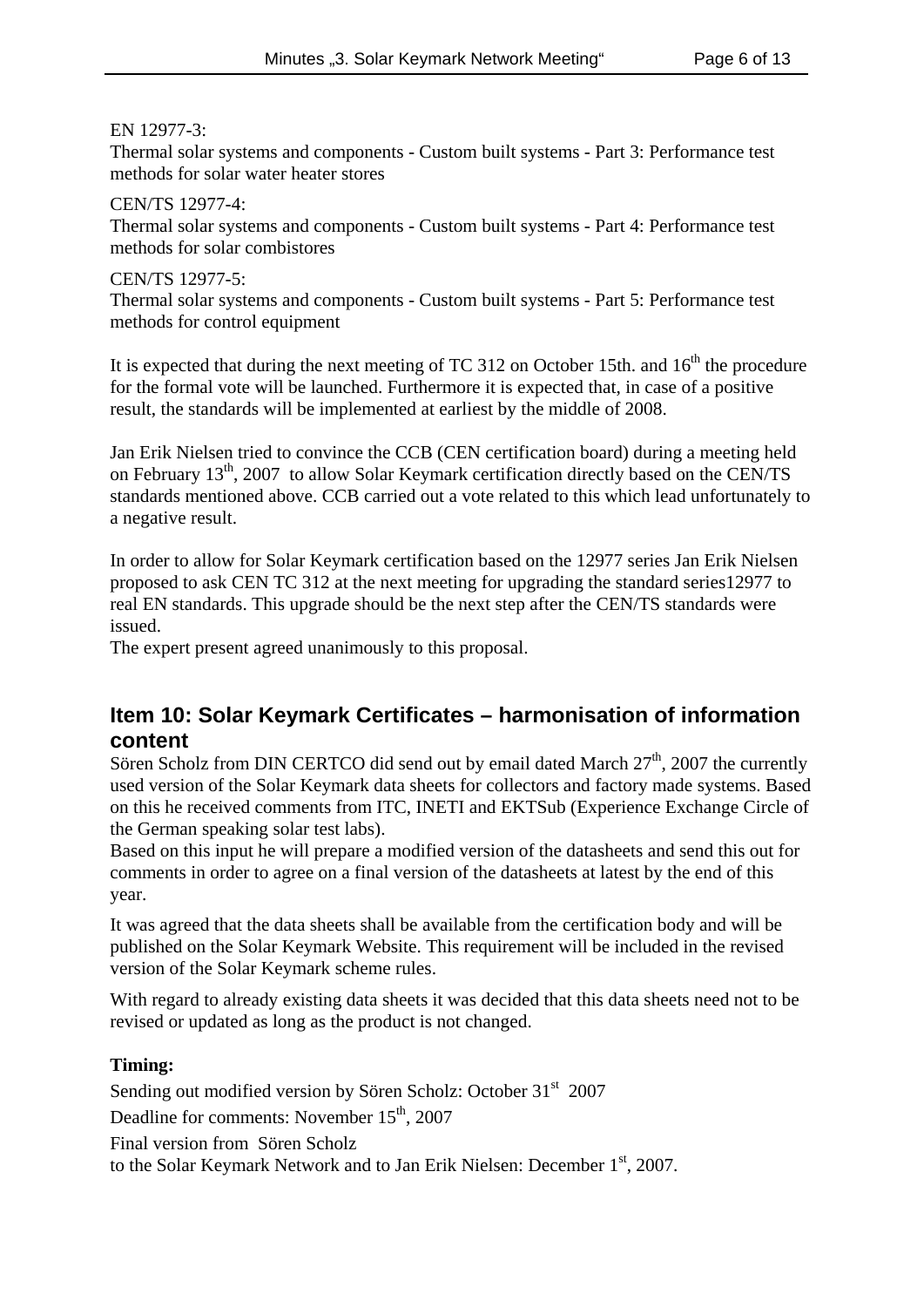## **Item 11: Made in**

In the standards EN 12975 and EN 12976 it is required that the identification plate of the collector or system respectively shall contain the information where the product is made (made in:). There was the question to what this information has to refer (e. g. name of a country or name of a continent).

Related to this the following decision was made:

#### **Decision – related to "made in"**

The experts present decided that the information related to "made in" can refer to whatever is considered as appropriate by the one who is putting on the label.

Furthermore it was decided that the information to "made in" on the product identification plate should be made optional during the next revision of the standard.

*This decision was taken unanimously.*

# **Item 12: Performing of Solar Keymark tests by manufacturers**

A manufacturer questioned if it is possible to perform tests that are the basis for Solar Keymark certification on his own test facility if this test facility is validated (but not accredited) by an accredited test lab.

#### **Decision – related to " Performing of Solar Keymark tests by manufacturers "**

The experts present decided that this is not possible due to the existing Solar Keymark scheme rules.

Remark: It would only be possible if the test facility of the manufacturer is accredited. Furthermore the test sample has to be picked from the current production by an independent inspector.

*This decision was taken unanimously.*

# **Item 13: Solar Keymark factory inspection check list**

During the Solar Keymark Project meeting on October 1<sup>st</sup>, 2007 at Vienna it was agreed on a common factory inspection check list. In a next step this common factory inspection check list has to pass the documentation check of the certifiers.

After this is successfully done, the check list (and future updates) will be available on the Solar Keymark website. Furthermore it was decided to include the check list as an informal Annex in the Solar Keymark scheme rules.

# **Item 14: Solar Keymark certification of ICS Systems**

In the Solar Keymark scheme rules it is specified that the Solar Keymark certification of factory made systems requires that the collector is tested according to EN 12975. Taking into account the fact that integrated collector storage systems (ICS systems) are excluded from EN 12975 this results in principle in the fact that ICS systems cannot be Solar Keymark certified.

The exclusion of ICS Systems from the scope of EN 12975 is due to the reason that the performance test methods described in EN 12975 are not applicable to ICS systems. With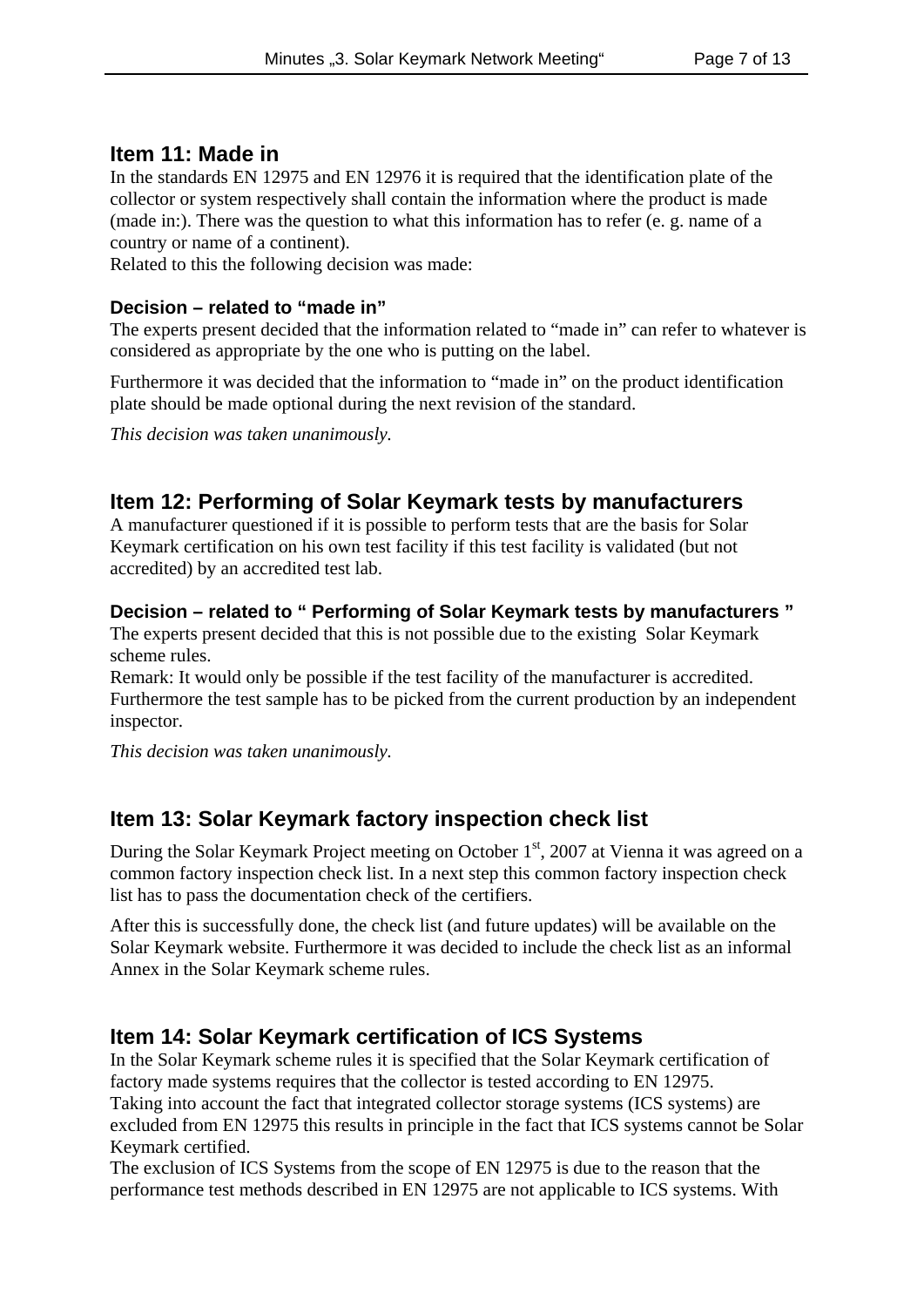regard to Solar Keymark certification of ICS systems this is not relevant, since the tests according to EN 12975 required for Solar Keymark certification of systems are only related to durability and reliability testing of solar collectors and not to the determination of the thermal performance.

#### **Decision – related to " Solar Keymark certification of ICS Systems "**

Taking the aspects mentioned above into account the experts present decided that a Solar Keymark certification of ICS systems is possible.

*This decision was taken unanimously.*

## **Item 15: Solar Keymark certification in Italy**

Concerning the acceptance of Solar Keymark certificates in Italy as a basis for a tax refund there were some irritations during the last days. As it looks at present, the problem that is based on a wrong wording in a law, seems to be solved in the near future. An important role in the activities related to solving the problem played Assolterm (with Sergio d'Alessandris as President and Riccardo Battisti as managing director).

## **Item 16: Mechanical load tests of tubular collectors**

#### **Decision – related to " Mechanical load tests of tubular collectors "**

The experts present decided that the "negative pressure test of the collector" according to 5.9.2 EN 12975-2:2006 does not have to be performed on tubular collectors due to the following reason:

The negative pressure test is intended to assess the extent to which the fixings between the collector cover and collector box are able to resist uplift forces caused by the wind. This is not relevant for tubular collectors.

Concerning the mechanical load tests of tubular collectors with and without external reflectors it was decided that action must be taken during the next revision of EN 12975.

It was decided that there shall be a remark on the Solar Keymark certificate in case the negative pressure test was not performed as long as the pressure test is still mandatory according to the standard.

In order to exchange the experience related to performing the positive pressure tests it was agreed that the labs performing such tests should describe their procedure and mail it to the Solar Keymark Network until November  $9<sup>th</sup>$ , 2007.

*This decision was taken unanimously.*

### **Item 17: Misuse of Solar Keymark**

In case of misuse of the Solar Keymark (e.g. putting the Solar Keymark label on a collector that is not certified and does also not appear in the list under www.solarkeymark.org ) the certification body refereed for issuing the Solar Keymark should be contacted. In case that there is no reference to a certification body an appropriate certification body should be contacted.

In case that the problem can not solved in this way, Mr. Hoang Liauw (email: hoang.Liauw@cen.eu) form CEN should be contacted and CEN will take legal action.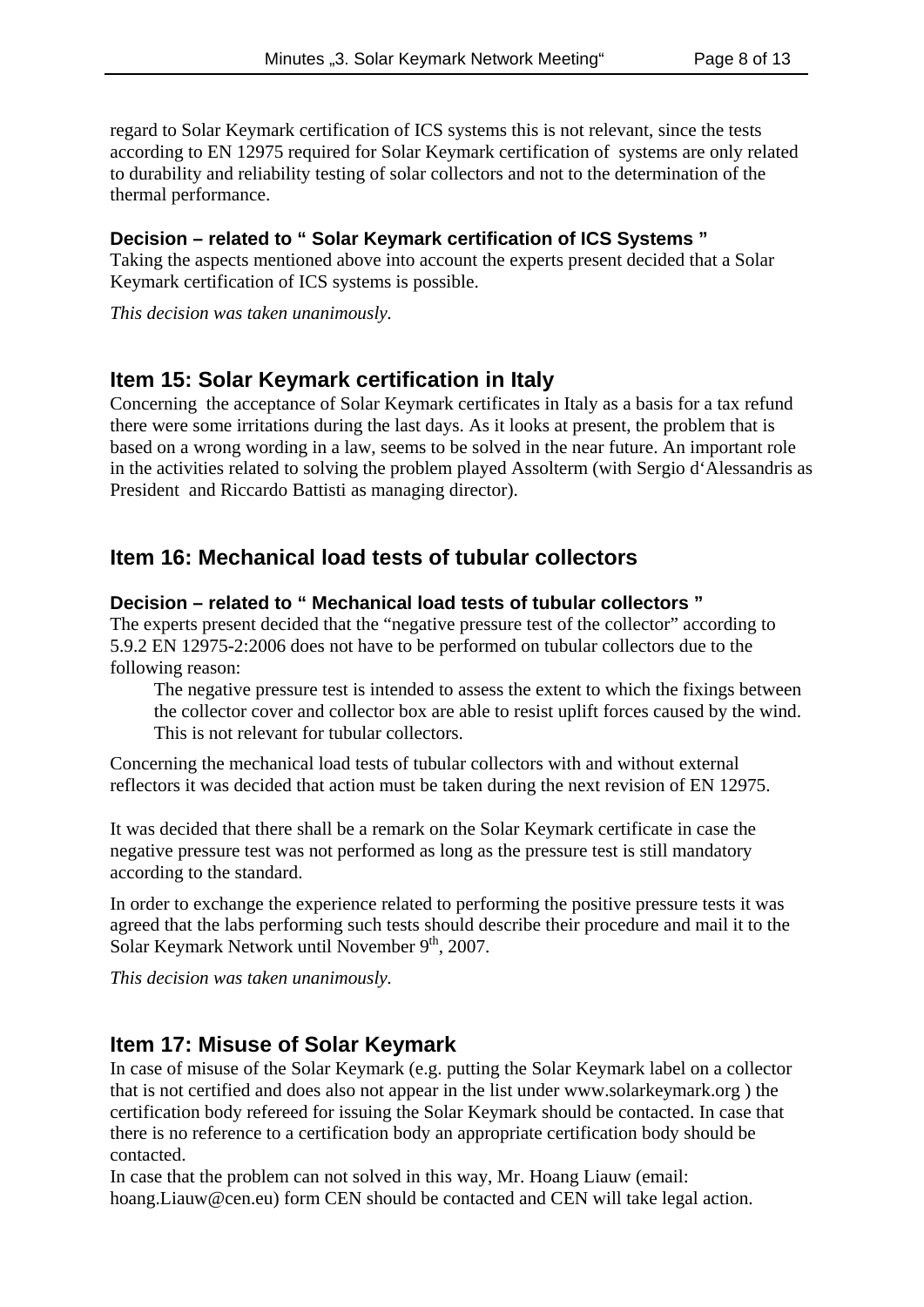# **Item 18: Any other business**

With regard to "6.1 special test" in the Solar Keymark Scheme rules Stephan Fischer questioned the threshold criteria of the 90 % with respect to the integral of the instantaneous efficiency.

After a short discussion it was decided that this topic should be discussed again after the results of the round robin collector tests are available.

# **Item 19: Future of the Solar Keymark Network**

The activities of the Solar Keymark Network are partly financed from the Solar Keymark II project. This project will end by the end of 2007.

The experts present expressed their wish to continue the Solar Keymark Network and to have a meeting at least once a year.

At present Jan Erik Nielsen is searching for sources for financing the activities of the Solar Keymark Network. Hoang Liauw promised to investigate if a partly financing via CEN is possible. Sören Scholz will ask DIN for financing.

# **Item 20: Date and place of next meeting**

In case that financing for the activities of the Solar Keymark Network can be acquired it is intended to have the next meeting

> September 29<sup>th</sup> –30<sup>th</sup>, 2008 at Brussels **(Start on 29th, not before 14:00 hrs)**

# **Item 21: End of meeting**

Harald Drück thanked the participants for attending the meeting and for their constructive contributions. He closed the meeting at 12:50 hrs.

The minutes were prepared by Harald Drück (Chairman of the Solar Keymark Network) Stuttgart, October 07<sup>th</sup>, 2007.

As agreed during the meeting this minutes will be considered as approved if there are now objections that are send by email to Harald Drück within 3 weeks after sending out the minutes.

The reason for choosing this procedure for the approval of the minutes is due to the fact that no date for a next Solar Keymark meeting was fixed due to a lack of financing the activity.

**Contact address:** Harald Drück ITW, Stuttgart University Pfaffenwaldring 6 70550 Stuttgart, Germany Email: **drueck@itw.uni-stuttgart.de**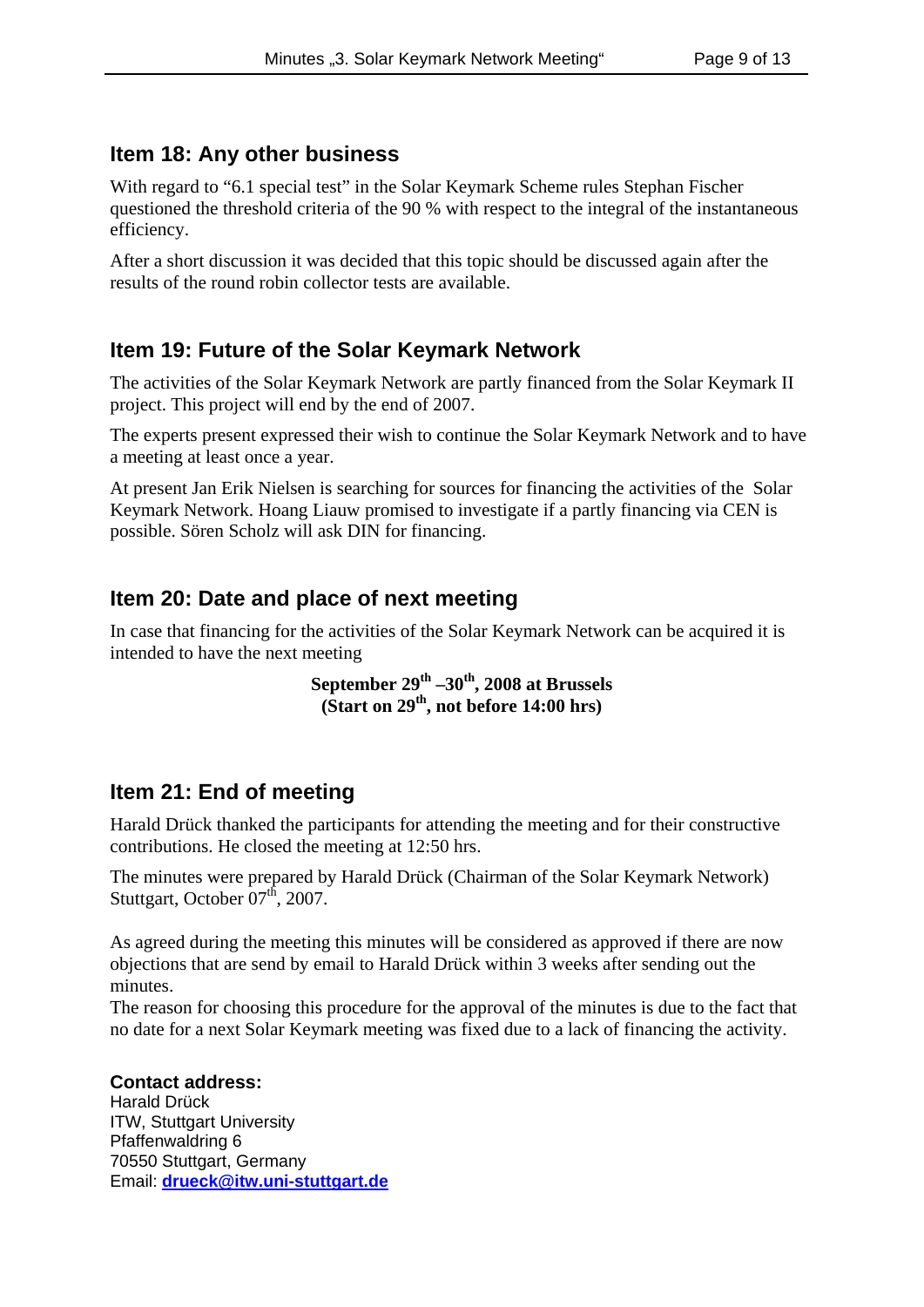# **Annex A: List of participants SOLAR KEYMARK NETWORK**

# **3rd MEETING, VIENNA OCTOBER 2ND 2007**

| <b>NAME</b>                 | <b>ORGANISATION</b>                    |
|-----------------------------|----------------------------------------|
| Vincenzo Delacqua           | ICIM (Italy)                           |
| Premoli Pierluigi           | ICIM (Italy)                           |
| Josef Buchinger             | arsenal (Austria)                      |
| <b>Pilar Navarro Rivero</b> | ITC (Spain)                            |
| Jan Erik Nielsen            | SolarKey (Denmark)                     |
| <b>Bouzid Khebchache</b>    | CSTB (France)                          |
| Yamina Saheb                | <b>CSTB</b>                            |
| Maria Carvalho              | <b>INETI</b> (Portugal)                |
| Sören Scholz                | <b>DINCERTCO</b> (Germany)             |
| Vinod Sharma                | ENEA (Italy)                           |
| <b>Tomas Hruska</b>         | SZU Engineering Test Institute (Czech) |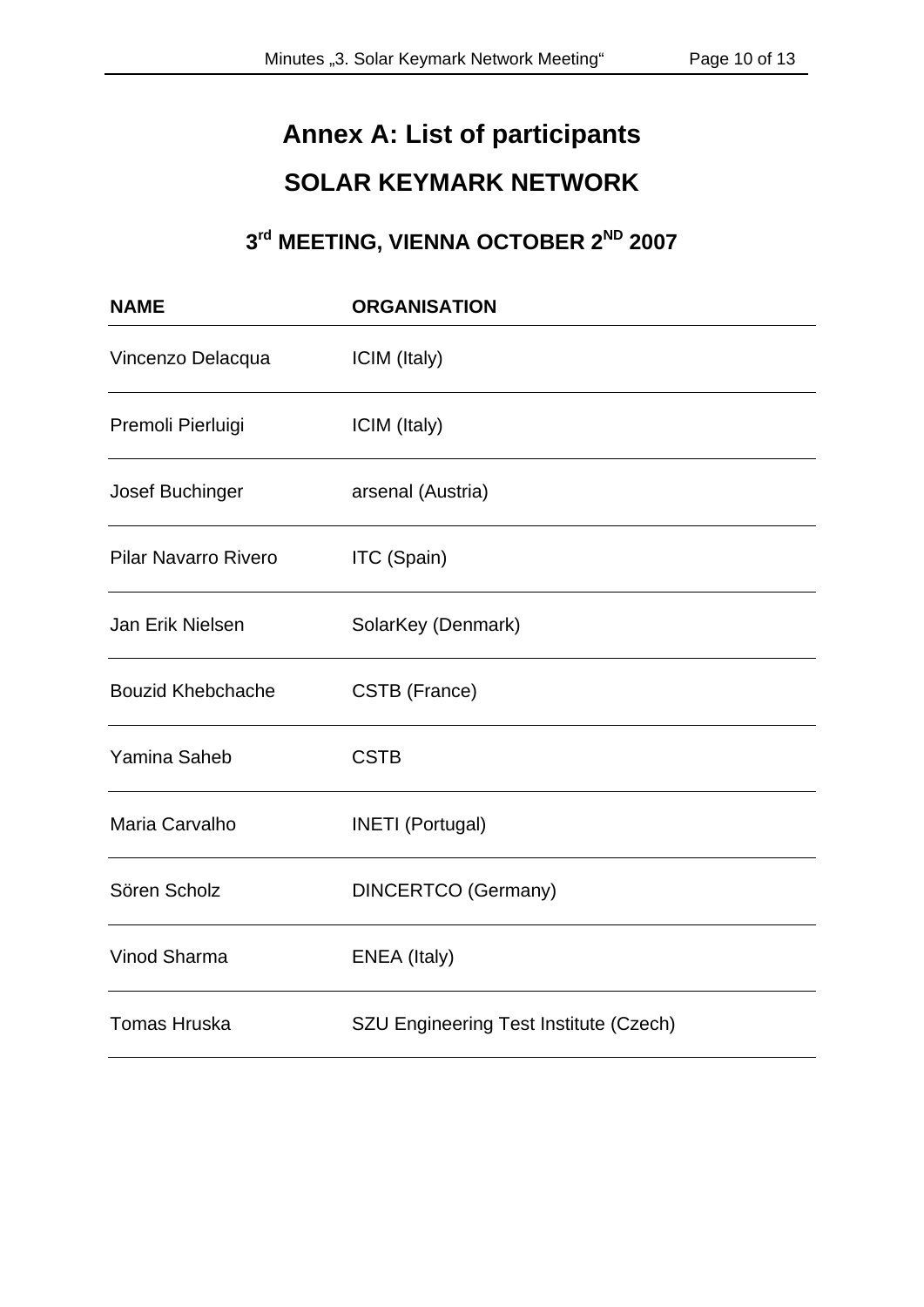| <b>Michal Manhalter</b> | SZU Engineering Test Institute (Czech)         |
|-------------------------|------------------------------------------------|
| <b>Borivoj Sourek</b>   | <b>SOLab Technical University Prag (Czech)</b> |
| Joao Nascimento         | <b>CERTIF (Portugal)</b>                       |
| <b>Stephan Fischer</b>  | <b>ITW</b> (Germany)                           |
| <b>Harald Drück</b>     | <b>ITW</b> (Germany)                           |
| <b>Hoang Liauw</b>      | CEN (Belgium)                                  |
| Sebastian Laipple       | SPF (Switzerland)                              |
| Åsa Wahlström           | SP (Sweden)                                    |
| Korbinian Kramer        | ISE (Germany)                                  |
| Giorgos Panaras         | ELOT / Demokritos (Greece)                     |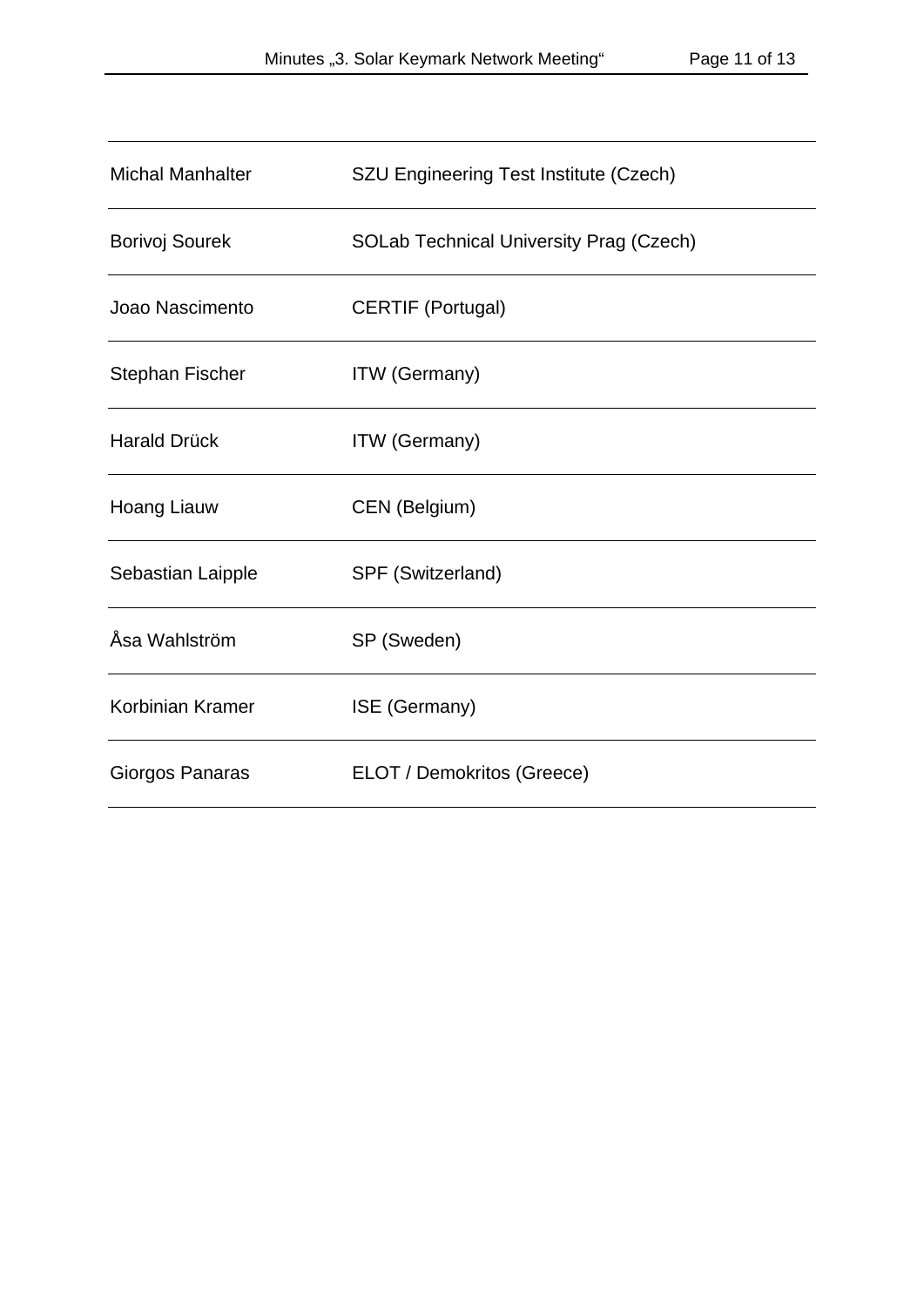| <b>Rob Meesters</b>        | Solahart (The Netherlands) |
|----------------------------|----------------------------|
| <b>Christian Buchbauer</b> | (Austria)                  |
| <b>Richard Pelan</b>       | Thermomax (UK)             |
| <b>Fabienne Sallaberry</b> | Cener (Spain)              |
| <b>Lennart Mansson</b>     | SP (Sweden)                |
| Johan Björkmann            | SP (Sweden)                |
|                            |                            |
|                            |                            |